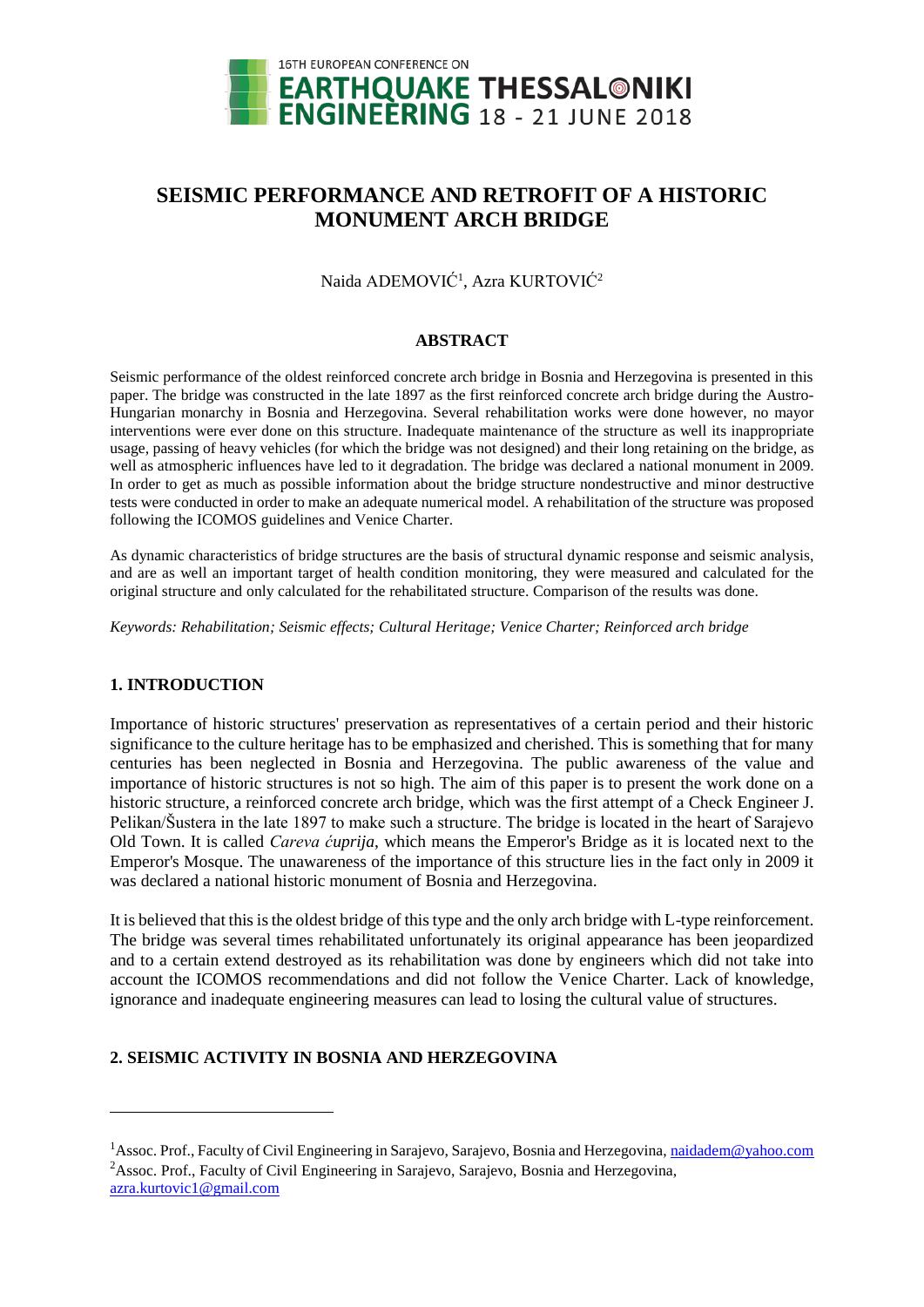It is well known that Bosnia and Herzegovina is one of the active seismic zones in the Balkans, which makes a part of the Trans-Mediterranean-Asian Seismic belt. According to the Euro Mediterranean Seismic Hazard Map developed in 2005, Bosnia and Herzegovina falls in the Moderate Seismic Hazard having the PGA in the range of 0.08–0.24 g. A High Hazard (PGA  $> 0.24$  g) is evident in the south-west part of the country (Figure 1) (European-Mediterranean-Seismic-Hazard-Map 2005).



Figure 1. European-Mediterranean-Seismic-Hazard-Map (http://www.preventionweb.net/english/professional/maps/v.php?id=10049)

The strongest, but seldom earthquakes are manifested within the Sarajevo Thrust (Figure 2) (Ademović 2011, 2012, Ademović and Oliveira 2012). B&H was hit by several devastating earthquakes with the highest intensity and magnitude located in Liubinie, Treskavica (mountain near Sarajevo) and Banja Luka. According to the seismological data, annually 1100 earthquakes of intensity lower than III by Mercalli-Cancani-Sieberg (here in after MCS) were registered in B&H, while in the last 104 years 1084 earthquakes of the Richter's magnitude greater than 3 were registered as well (Ademović 2011, 2012). The strongest earthquake that struck Sarajevo region (30km to the south) was in 1962 at the location of the biggest fault line near the city of Sarajevo. The magnitude by Richter scale was six (6). In this respect, possible seismic effects on the bridge had to be checked as well.



Figure 2. Main deep thrusts (to 25 km): Sarajevo fault (FoFo), Gradiška fault (F1F1), Bihać fault (F2F2), Livno fault (F3F3), Jablanica fault (F4F4) and Mostar fault (F5F5) (Papeš 1988)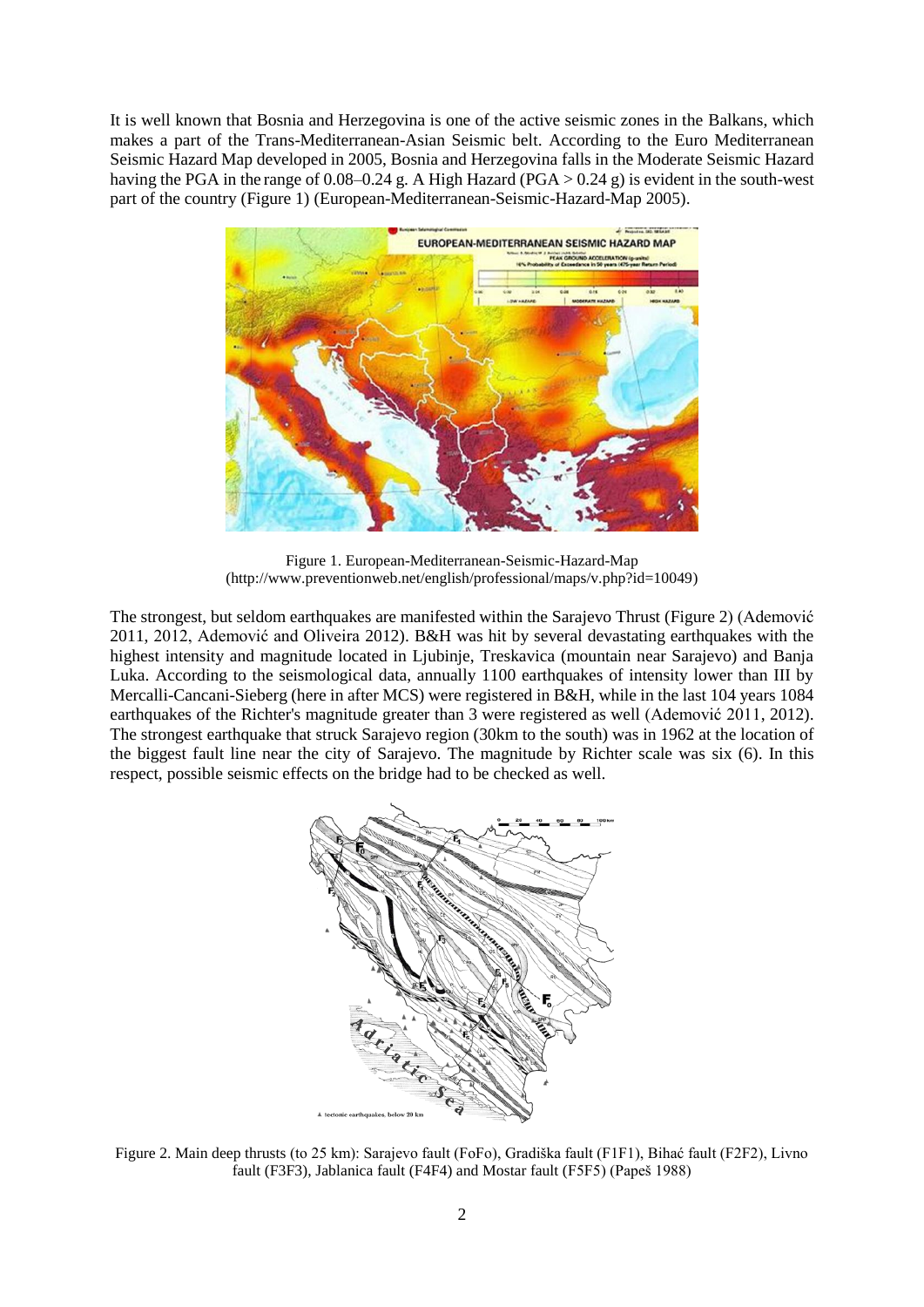### **3. ASSESSMENT OF EXISTING BUILDINGS**

Characterization of an existing structure is a very complex task, which requires a specific multidisciplinary evaluation methodology for its assessment, as stated in the ICOMOS-Recommendations for the Analysis, Conservation and Structural Restoration of Architectural Heritage in 2003. With adherence to this methodology, a clear assessment of the current physical state of the structure can be obtained. With this knowledge, numerical models can be developed and calibrated to define accurately the structural form and mechanisms. The methodology's two phases were followed; Knowledge phase (historical research; description of the structure - geometry and materials; damage survey; in-situ and laboratory tests); and, Numerical Analysis phase (definition of the type of analysis, models and tools) (Ademović 2012).

# *3.1 Careva Ćuprija-Emperor's Bridge*

Careva ćuprija, which means the Emperor's Bridge, was built in 1897. It was built as the first singlearch reinforced concrete bridge in Sarajevo and, with the span of 25.36 meters; it was the largest structure of this type in the Austro-Hungarian monarchy (Figure 3). According to some data, the bridge was built based on the design made by the Czech engineer J. Pelikan / Schuster (Ademović et al. 2017).



Figure 3. a) The Careva Ćuprija Bridge in 1901; b) Photograph of the Careva Ćuprija Bridge 1900.-1910 (http://radiosarajevo.ba/photo/galerija/12787)

Due to the impossibility to obtain the original design, in order to obtain as much as possible data about the bridge and to make the diagnostics of the current state of the bridge, a very detailed visual inspection, nondestructive and minor destructive tests had to be conducted.

Very detailed optical survey of the bridge was conducted; all elements of the bridge were measured in detail; visual inspection was done and very detailed crack patterns were drawn which was essential for the diagnosis. Visual inspection revealed that the bridge consists of one reinforced concrete arch with a rather flat, almost radial alignment, with the height of about 5 m at the center of the bridge. The arch structure is defined by the opening of about 25.15 meters in length. The rise of the bridge arch is about 2.60 m.

A traditional way of foundation has been reviled once the stone blocks were removed from the bank abutment walls (Figure 4).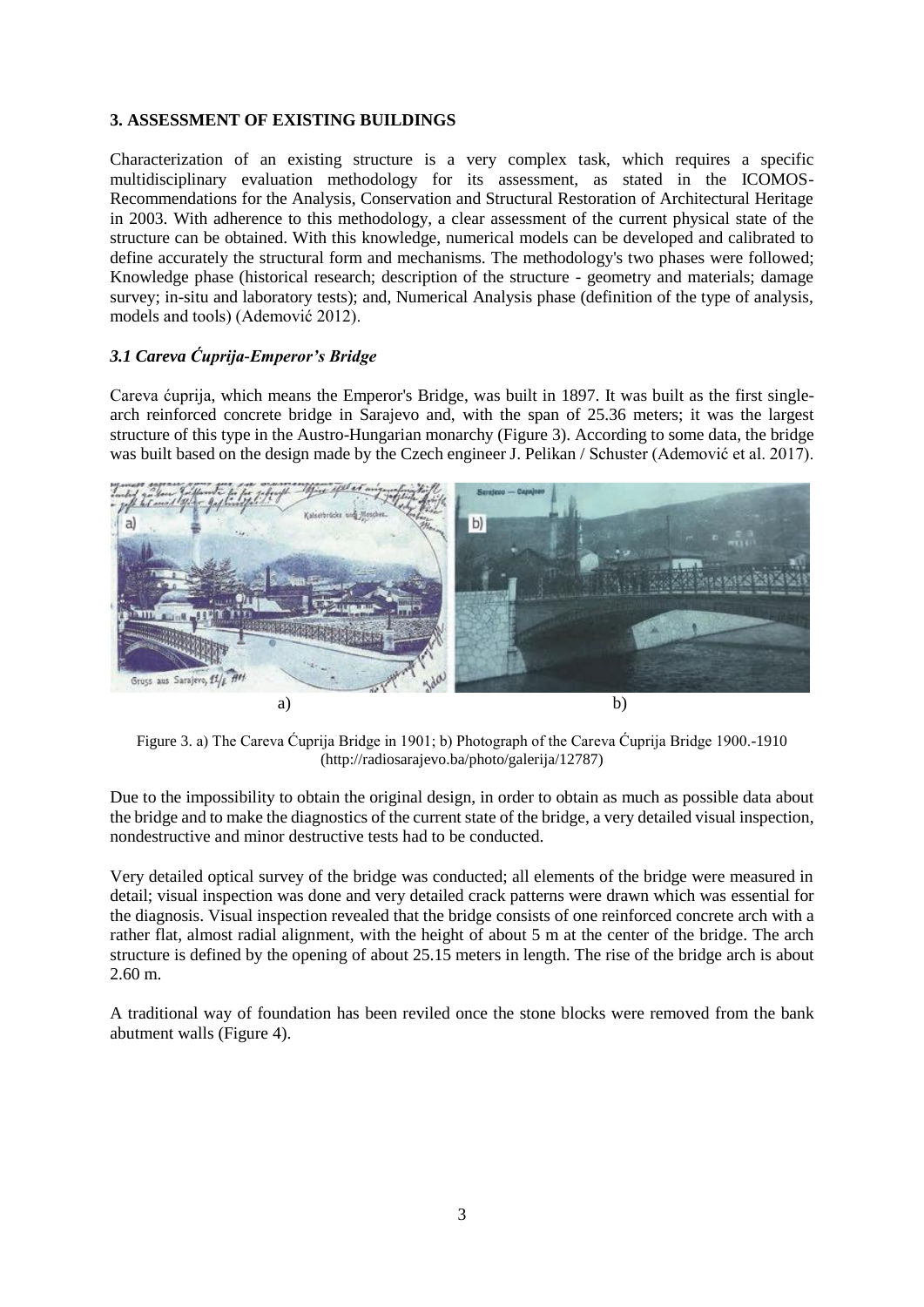

Figure 4. Abutment stone blocks at the left bank of the river and situation after their removal (author's photo)

The bridge is founded in a traditional way on a structure composed of stone slabs on which the bank abutments of limestone were constructed (local white Hreša stone) as supports for the arch structure. Complementary diagnostic methods were done, based on non-destructive and minor destructive tests methods to allow a wide view of the problem. In this respect, cores were taken out of the structure in ordered to determine the compressive strength of concrete, determine the presence of deleterious matters in concrete, determine the mix composition of concrete, etc. In order to determine the location and the type of the steel reinforcement minor removal of the concrete cover was done and type of steel was determined, as well as, the degree of corrosion (Ademović et al. 2017).

On site tests and laboratory investigations revealed that the arch concrete was of a concrete class MB 20 (equivalent to C15/20 according to Eurocode 2). The structure was reinforced by rigid set of 20 2L 60 x 60 x 4mm at a distance of approximately 45 cm (Figure 5). The steel was classified as steel class Č 0545 according to JUS standards (according to EN 10027-1 E295, and DIN St 50- 2), with the tensile strength of 470 N/mm<sup>2</sup>, and the yielding strength of 285 N/mm<sup>2</sup> (Ademović and Kurtović 2015, Ademović et al. 2017).



Figure 5. Distance between rigid reinforcement sets (author's photo)

The connection of the rigid reinforcement was performed by a steel plate (46 x 13 cm) about 6 mm thick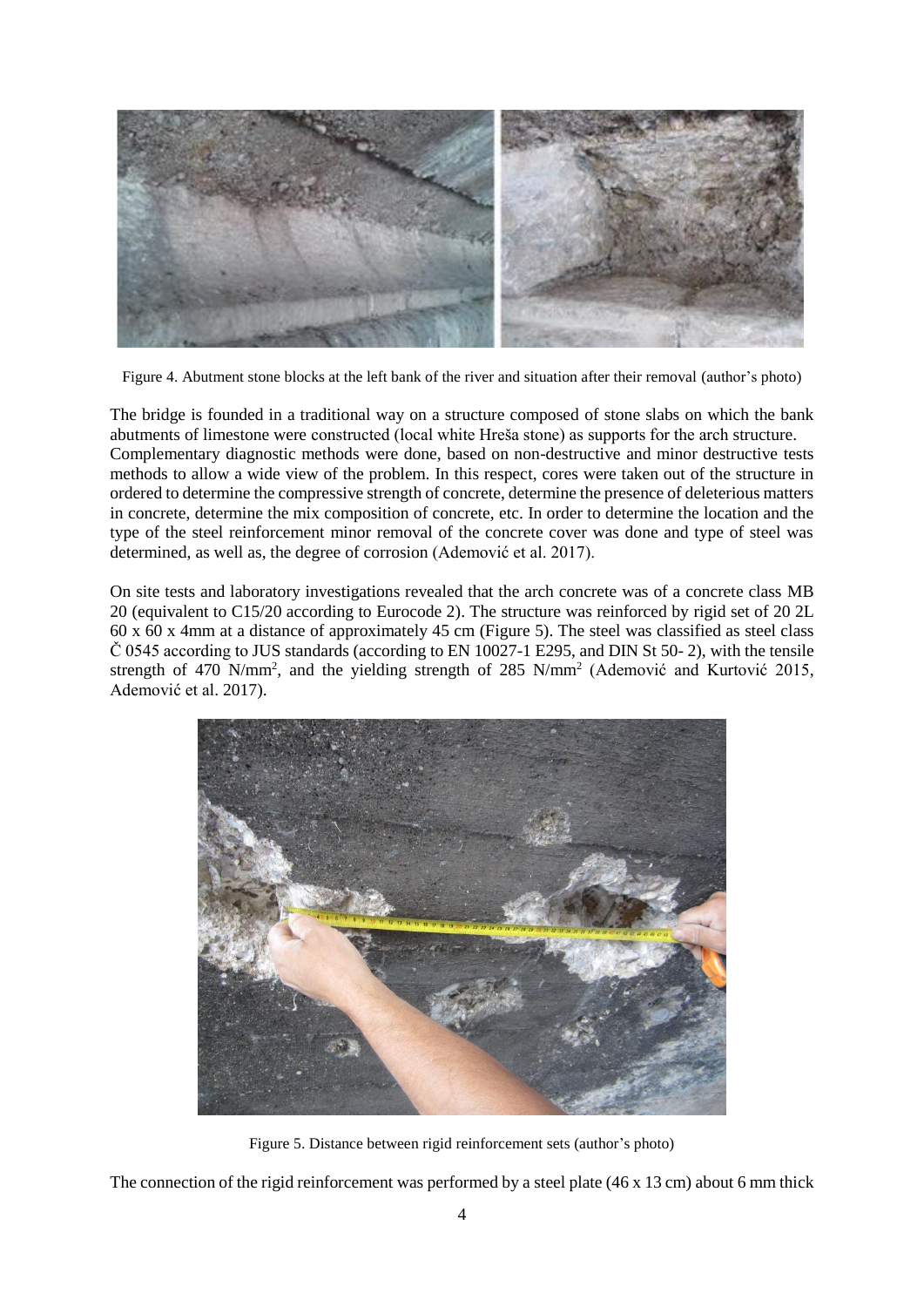and a set of six rivets on each side. Placement of the rivets is at an interval of 6 cm. Inner spacing between the rivet sets is 13.5 cm, while the distance from the edge of the steel plate to the first (last) rivet is 4.5 cm. The steel corrosion and scaling were registered on the steel plates used as connections for rigid reinforcement (Figure 6). Further details regarding the visual inspection can be found in (Ademović and Kurtović 2015, Ademović et al. 2017).



Figure 6. Connection of the rigid reinforcement (author's photo)

## *3.2 Numerical model of the existing structure*

Geometric characterization of the bridge was done by detailed topographic survey and this was used as an input in the geometrical modeling of the bridge. Material characteristics were estimated based on the results of in situ and laboratory tests conducted within an experimental campaign. On the basis of experimental investigations it was determined that the thickness of the arch varies a bit so an average value of 45 cm was taken in the calculations and concrete C15/20 was adopted. The unit weight of the backfill was taken to be equal to  $18.0 \text{ kN/m}^3$ . As per on site tests it was determined that the pedestrian carriage way was done by factory-mixed concrete with dolomite aggregate, most probably originating from the post-war decades of the past century, or from this century (Ademović et al. 2017). In that respect, the unit weight of this concrete is  $25 \text{ kN/m}^3$ . The carriageway is made of gabbro cubes having a unit weight of 29 kN/ $m<sup>3</sup>$ .

The finite element method and specifically the Tower software was used for the analysis of this structure (Tower 7 2015). Shell elements with six degrees of freedom were used in modelling adopting the assumption that the effects from the walls are not transferred to the arch structure and that the connection of the arch and the abutments does not involve transfer of bending moments, which is quite understandable due to detail of the arch support on the abutment.

Modal analysis is a rapidly growing field in vibration research. Modal analysis is a process of describing a structure in terms of its natural characteristics, which are the frequency, damping and mode shapes its dynamic properties (Avitabile 2001). It is used effectively in the identification of structural dynamic characteristics, and it has become a flourishing area of vibration research. Finite Element (FE) method as an analytical technique was used to determine the dynamic characteristics of the bridge structure. If there is to be a change in the mode shapes of vibrations or frequencies this would clearly indicate a change in the structural conditions.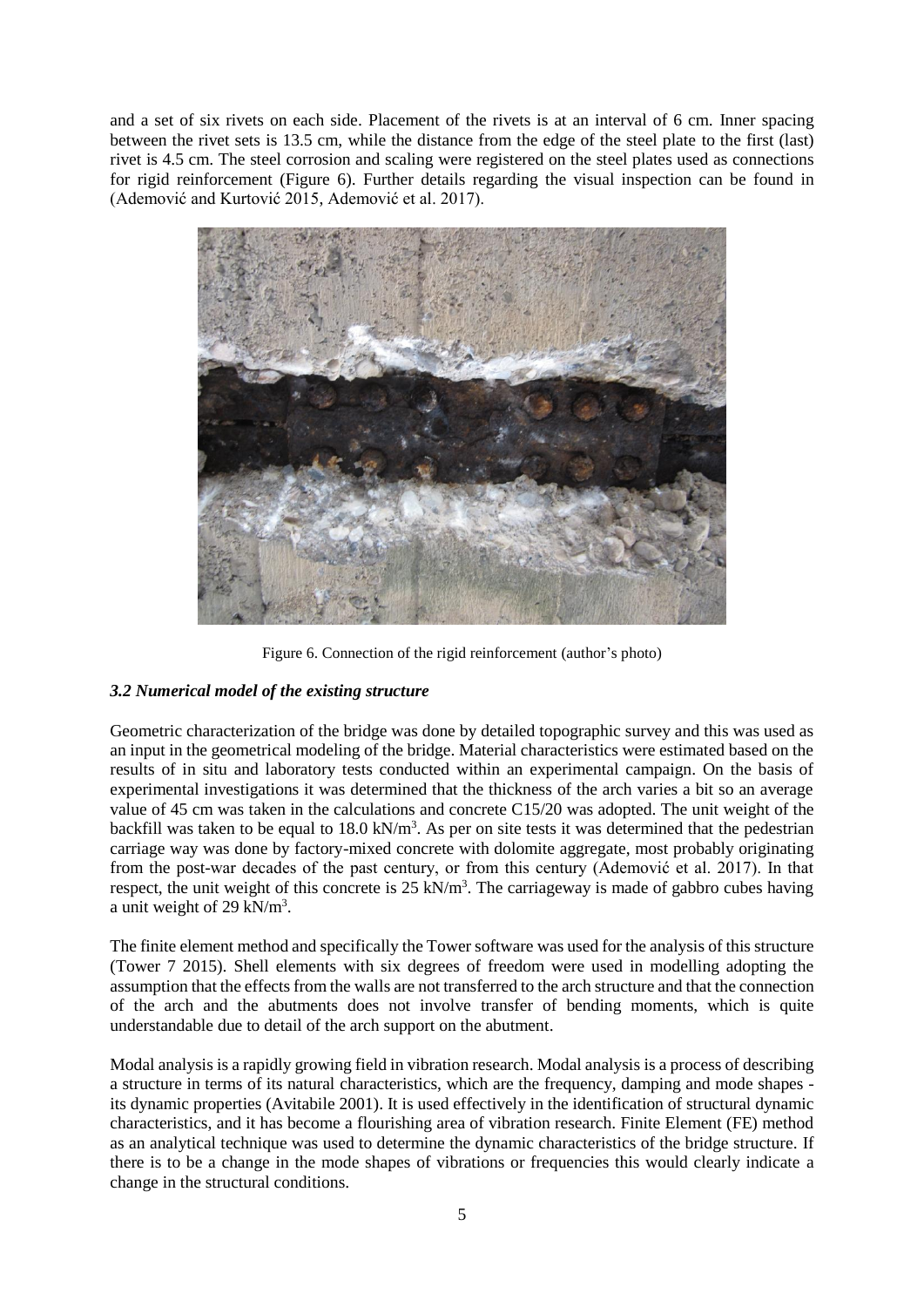The fundamental modes and frequencies of the existing bridge (Figure 7) indicated that it is a rather rigid structure. The values of frequencies are given in Table 1.



Figure 7. Fundamental modes and frequencies

| Table 1. Fundamental periods and frequencies of the existing structure |
|------------------------------------------------------------------------|
|------------------------------------------------------------------------|

| Mode | Period [s] | Frequency[Hz] |
|------|------------|---------------|
|      | 0.1135     | 8 81          |
|      | 0.1120     | 8.93          |
|      |            | 10 71         |

#### *3.3 Experimental identification of the modal parameters*

The numerical bridge model and the theoretical dynamic parameters (here only frequency will be presented) were compared with the measured values on the site. This is a key step for calibration and validation of the numerical model. In order to obtain the dynamic characteristics experiment was done in the sense that a truck passed over a 5 cm plank. As the bridge is a national monument, special care was taken during this procedure and the truck was passing at a speed of 15 km/h. This caused vertical excitation of the bridge, and provided information about the global characteristics of its deformability. Estimation of natural frequencies was conducted by utilizing the commercial computer software (here Catman 5.0) directed to signal processing and modal analysis. The response measurement involved four accelerometers, type HBM B12/200 located at the carriageway of the structure. Figure 8 shows the calculated power spectra using the Fast Fourier Transform (FFT).



Figure 8. Measured frequencies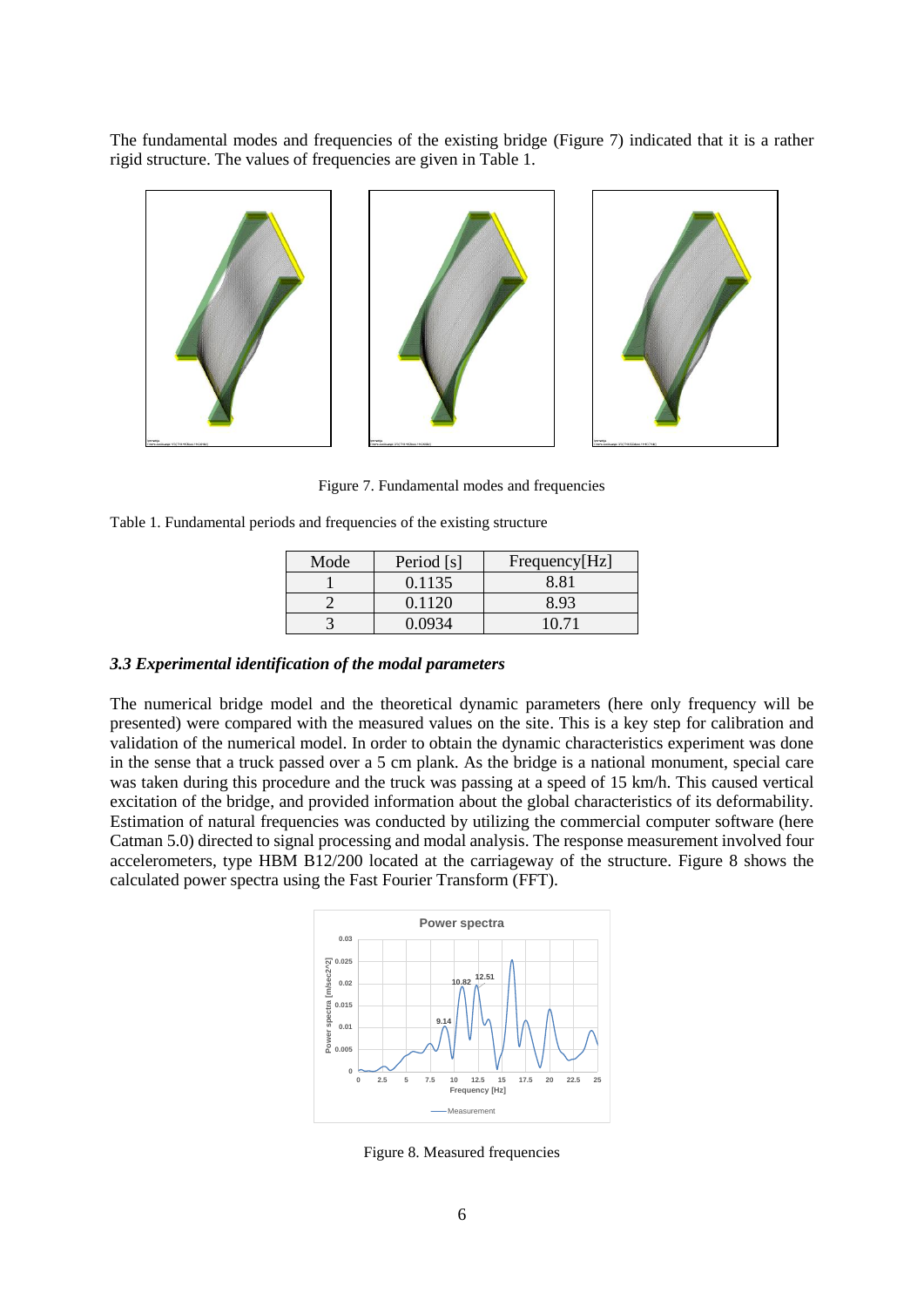Good consistency is seen between the numerical model and experimental investigations.

### *3.4 Numerical model of the rehabilitated structure*

Based on the static calculations (Ademović et al 2017) it was concluded that it was necessary to strengthen the structure. As it is a national monument following the regulation provided by the Venice-Charter ICOMOS (1964) were respected. In that sense, it was proposed to strengthen the structure with steel meshes (MA 500/560) Q524 on the intrados and extrados and with sprayed concrete MB 20 (C15/20). The thickness of concrete in the extrados is planned to be 5 cm while on the intrados it would be 10 cm. Shotcrete is traditionally used to increase the arch thickness in order to increase the carrying capacity, and to stabilize and protect structures exposed to atmospheric conditions. A large number of Victorian masonry bridges and arch structures in England were strengthened in this way (Page 1993). Of course, the infill material would be changed, new railing would be installed (as the original one-see Figure 2), as well as new granite stone pavement. This all was taken into account in the calculation of the fundamental periods and frequencies of the rehabilitated structure (Figure 9 and Table 2).



Figure 9. Fundamental modes and frequencies of rehabilitated structure

| Table 2 Fundamental periods and frequencies of the rehabilitated structure |  |  |  |
|----------------------------------------------------------------------------|--|--|--|
|                                                                            |  |  |  |

| Mode | Period [s] | Frequency[Hz] |
|------|------------|---------------|
|      | 0.10       | 9.91          |
|      | 0.099      | 10.08         |
|      | 0.086      | 10 57         |

As it can be seen, the difference for the first two modes is from 1.10 to 1.15 Hz. The structure is a bit more flexible; however, its dynamic characteristics did not change much, which is more than acceptable. The type of modes stayed the same as in the existing structure.

### *3.4 Dynamic testing of the bridge*

As the structure is a national monument, it is of the utmost importance to use non-destructive testing techniques to determine the natural frequencies and natural modes. The frequencies, damping ratio and mode shapes can be acquired through ambient vibration test and modal analysis (Chang et. al 2001). This is of the supreme importance, as this will indicate are there any additional damages on the structure, which might have affected its stiffness or even mass and in such a way affected the dynamic characteristics of the bridge. It is foreseen to apply the methodology for the dynamic-based assessment of a reinforced concrete arch bridge as presented by Gentile (Gentile 2006). This approach was based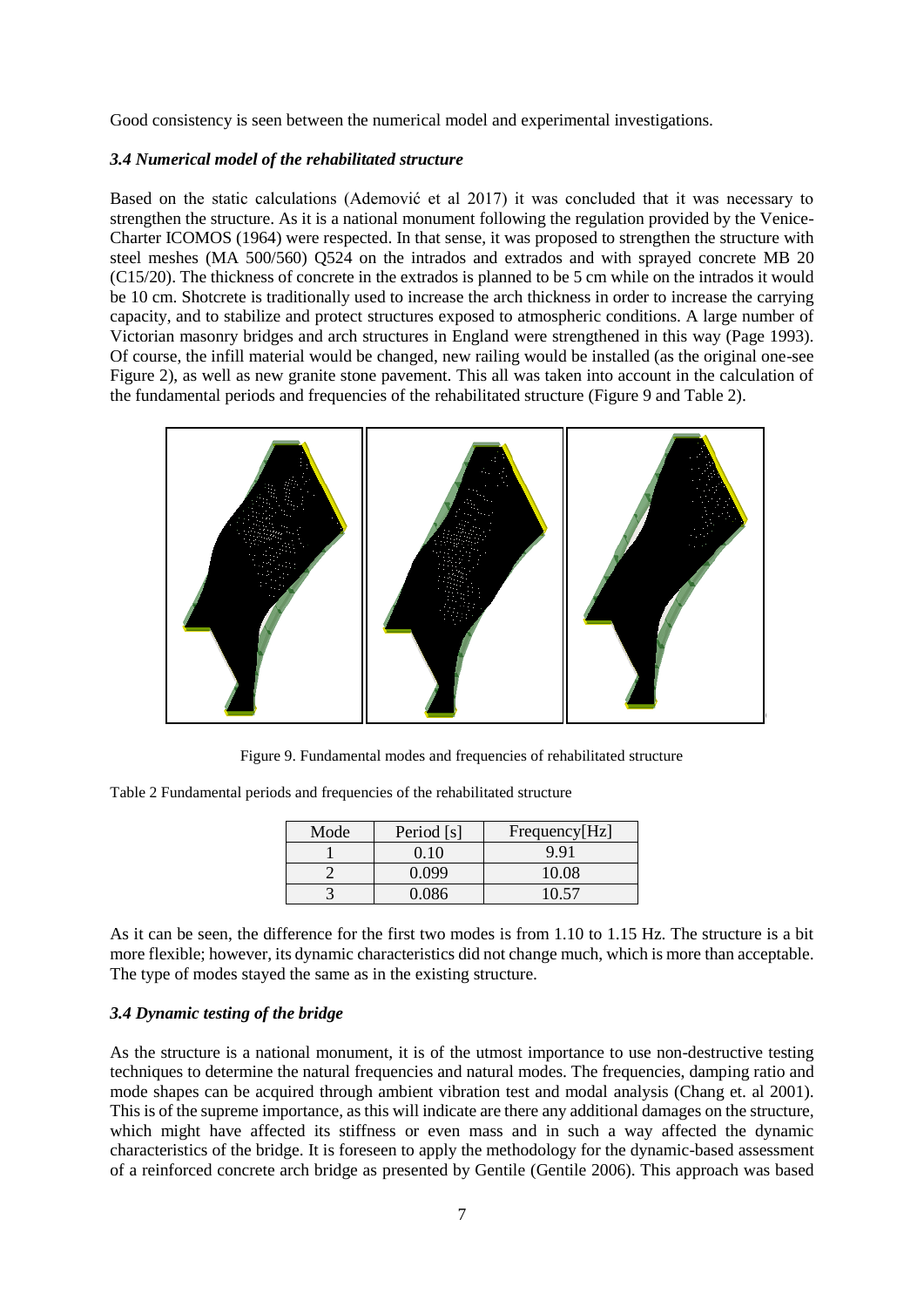on ambient vibration testing, output-only modal identification and updating of the uncertain structural parameters of a finite element model of the bridge. Once this data is, obtained new model calibration will be done. The element that can have effect on the modal response of the structure, would be the support conditions as the material characteristics have already been implemented in the finite element method.

As mentioned above, standard dynamic testing of the bridge with a track passing over the bridge at a speed of approximately 15 km/h was done. Taking into account the position of the bridge, with careful driver of the truck, fortunately it was possible to undertake such actions (Figure 10). The dynamic testing of the bridge started and as presented in the previous paragraphs some data have been recorded and analyzed.



Figure 10. Bridge location

Additionally, in the spring of 2018 an acquisition campaign is planned where the traffic would not be interrupted, but on the contrary, it will be used to excite the structure, all with the goal to capture the modal frequencies and modal shapes. Based on the numerical model it is foreseen that the first mode would be dominant. It is planned to measure the vibrations with high sensitive piezoelectric accelerometers that are able to register in the range of 0-100 Hz. The measurement is planned to be conducted with Spider 8 and the data acquisition and storage of dynamic data use of an analog-to-digital (A/D) converter in the measurement chain (again Catman 5 will be used). The Frequency Domain Decomposition (Brincker et al. 2001) will be used to process the data that would then be used for updating of the current FE model. The reasoning behind this is, that based on the numerical models, it was seen that the natural frequencies and mode shapes are not well separated. If they had been than the classical technique could be applied. In the case of close modes quite often it is rather difficult to detect these modes, and even if detected, this data is very biased. In this case, the frequency estimates are limited by the frequency resolution of the spectral density estimate. Finally, correct estimation of damping is not possible and rather uncertain. Even though it has all of these disadvantages, it is frequently used do to its simplicity. The FDD eliminates all the drawbacks of the classical technique on one hand and on the other, it is still user friendly, but additionally as one is dealing with the spectral density function the physical meaning is straight forward. Once the rehabilitation of the bridge is done, it is planned to conduct a new acquisition campaign with the goal of validation and calibration of the model of the rehabilitated bridge.

#### **5. CONCLUSION**

In order to preserve the cultural integrity and to pass its values on to the next generations it is of the utmost importance to protect the cultural and historical heritage. As these structures, represent a landmark of a certain period it is important to preserve them and try to extend their life as much as possible respecting the Venice Charter. The rehabilitation works should be ones of minimum invasion.